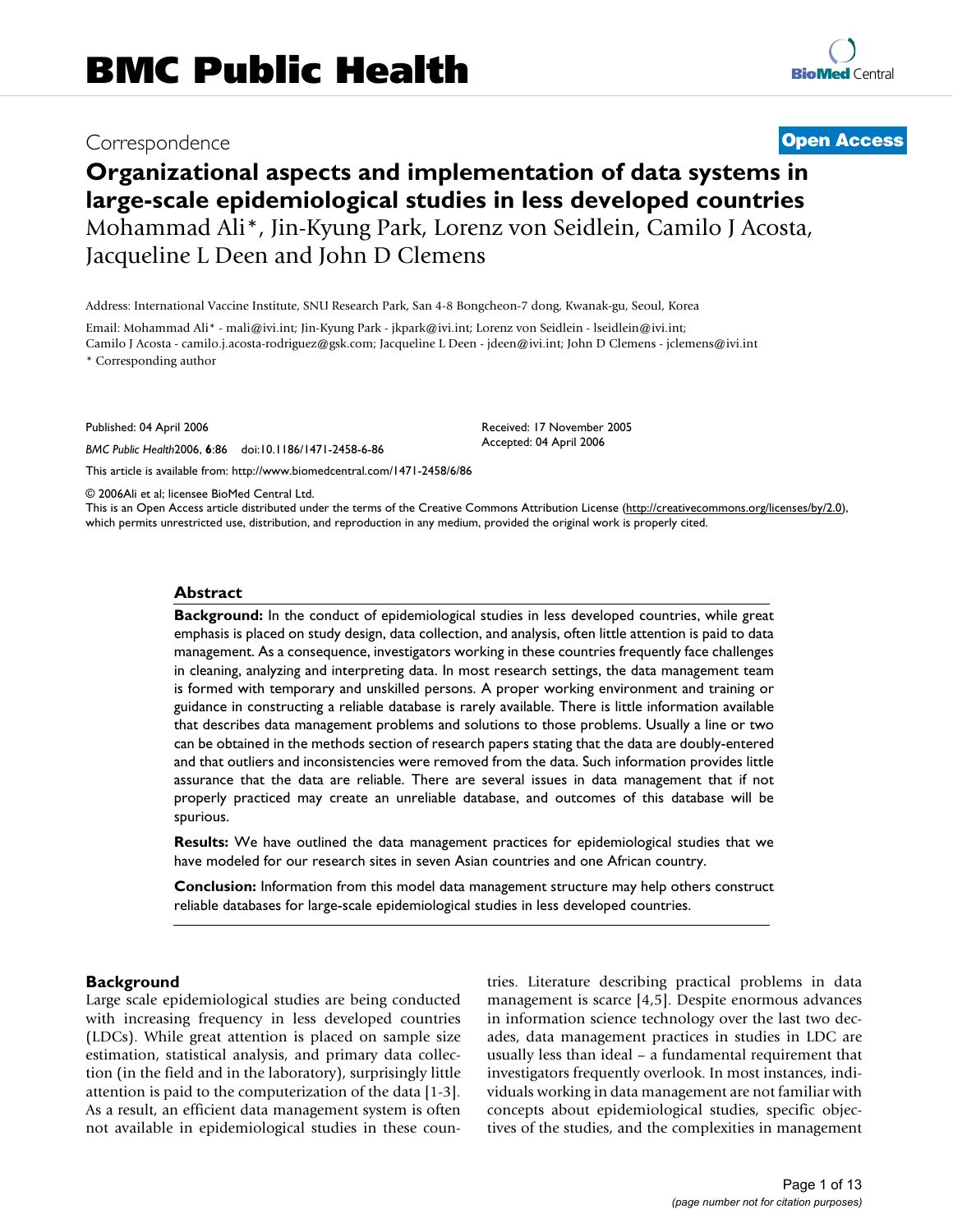| Countries      | Epidemiology |    |            | Health economics |            |            | <b>Behavioral sciences</b> |     |     |
|----------------|--------------|----|------------|------------------|------------|------------|----------------------------|-----|-----|
|                | DP           | DB | <b>EDC</b> | COI              | <b>VDC</b> | <b>WTP</b> | Qnt                        | Qul | Rpd |
| Pakistan       | X            | X  | X          | $\times$         | X          | X          | X                          | X   | X   |
| India          | X            | X  | X          | X                | X          | X          |                            |     | X   |
| Bangladesh     |              | X  |            | X                |            | X          | X                          | X   |     |
| Thailand       |              | X  | X          | X                |            |            | X                          | X   |     |
| Vietnam        | X            | X  | X          | X                | X          | X          | X                          | X   | X   |
| China          | X            | X  | X          | X                | X          | X          | X                          | X   | X   |
| Indonesia      | X            | X  | X          | X                | X          | X          | X                          | X   | Х   |
| Mozambiqu<br>e | X            | X  |            | X                |            |            | X                          | X   |     |

| Table I: Studies undertaken by the DOMI program in different countries (X indicates study undertaken) |  |  |
|-------------------------------------------------------------------------------------------------------|--|--|
|                                                                                                       |  |  |

DP = Vaccine effectiveness demonstration projects; DB = Prospective disease burden studies; EDC = Systematic collection of existing data; COI = Cost-of-illness studies; VDC = Vaccine delivery cost studies; WTP = willingness to pay, studies of the private demand for vaccines; Qul = Qualitative behavioral studies; Qnt = Quantitative behavioral studies; Rpd = Rapid assessment

of epidemiological study data; thus impinging on the quality and reliability of the database.

The success of an epidemiological study depends on many factors including reliable database support. In many studies, a low rate of errors such as outliers and inconsistencies is used to indicate reliability of the database. A low rate of errors does not guarantee that the database is reliable. Even a single error can be a sign of systems malfunction. The data management systems should ensure accurate and complete data collection; efficient design of the database; easy data entry through the use of data collection forms; security of the databases; structured methods for detecting and correcting keypunching errors, implausible values, false zeros, and inconsistencies; and integrity of the data sets and the protection of privacy. The management systems should also include methods of organizing, sorting, linking, grouping, and selecting data for analysis.

In the context of the Diseases of the Most Impoverished (DOMI) program undertaken by the International Vaccine Institute (IVI), Seoul, Korea [6], we had the opportunity to design and maintain computerized data management systems for several large-scale epidemiological studies including disease surveillance and vaccine effectiveness demonstration program in seven Asian countries and one Africa country (Table 1). The DOMI program was conceived and funded in 1999 aiming at accelerating the introduction of existing vaccines and developing new vaccines to protect people against the enteric diseases, typhoid fever, cholera, and shigellosis [7].

While implementing the data management systems in those eight countries, we faced several challenges in management of the data systems at the local sites. Some of the challenges were common among those countries and others more country-specific. Based on our experience working with different groups in different research settings around the globe, we have constructed model data management practices for epidemiological studies in LDCs. In this paper, we outlined several important features of this model data management system.

#### **Results**

# *The data management organization*

#### *The office space*

In LDCs, data management is often specific to a research project; it emerges when the project starts functioning and disappears at the end of project. Rarely, does one find a permanent data management setup in these epidemiological research settings. When the project starts collecting the data, an insufficient, non-dedicated, space is often assigned for data management activities. Since a large epidemiological study generates voluminous data flow, a non-dedicated, insufficient office space creates a big challenge for managing the data, checking the forms, ensuring safety and security of the data, and archiving the forms in an effective efficient manner to ensure quick and easy access to the forms.

Ideally, the data management office should have enough space to place the necessary computers, tables for paper work, locked file cabinets for safe storage of forms, and supervisor's and data workers' desks. A model data management office is shown in Figure 1. The supervisor's desk inside the data room makes him/her easily accessible to the data workers, which ensures efficient supervision and quick solutions to problems as they arise. Since data editing requires accessing of forms, keeping the file cabinets inside the data office makes the editing job easier for the data workers. Our practical experience suggests that data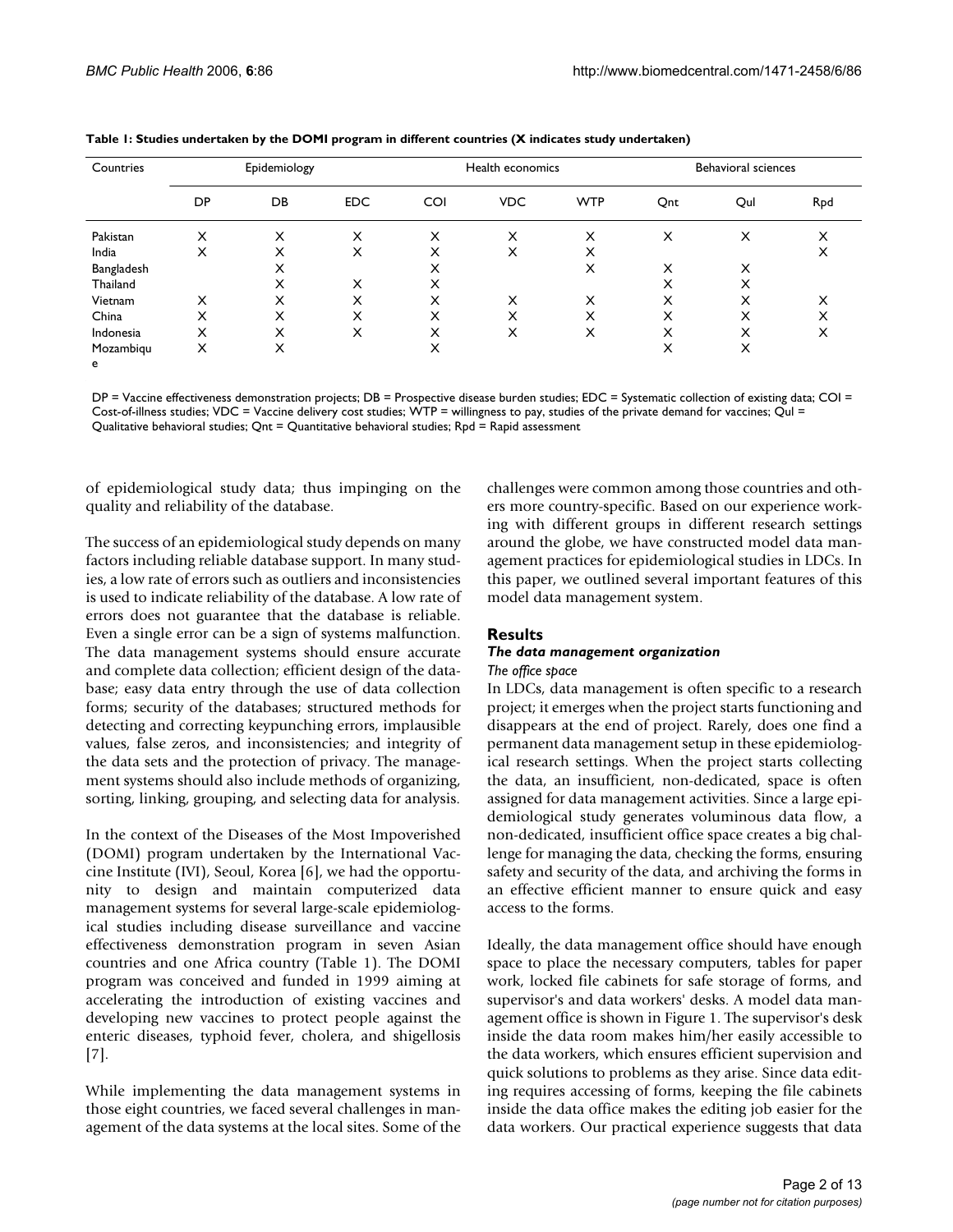

**C. Computer work** 

**D. Supervisor's workspace** 

**E. Data secretary's space** 

#### **Figure 1**

**The model data management office**. It shows all the data staff, necessary equipment, tables, file storage, should be connected.

workers tend to edit computerized data without going through the source documents if these documents are not easily accessible (i.e. stored outside the data office).

#### *The working units*

The success of an epidemiological study depends on efficient design of the database and the performance of the systems. Investigators need to make sure the management systems reflect their needs. They are well advised to review the design before substantial amounts of time are invested in creation and implementation of the database. A model data management team is composed of two essential working units: systems development and operations. The data management team of the DOMI project is shown in Figure 2.

#### *Systems development unit*

The systems development unit is responsible for designing, developing, implementing, and improving the performance of data management software. Skilled professionals for designing epidemiology data systems are in short supply in industrialized countries and even more so in LDCs. The remuneration and benefits obtained from working in project-based data management of epidemiological studies in LDCs are usually insufficient to attract skilled professionals. The problem may be overcome by outsourcing the job of systems development, although there is the possibility that the outsource may not be able to respond in time of need. For the DOMI project, we have dealt with these problems by establishing the systems development unit centrally at the level of IVI. The unit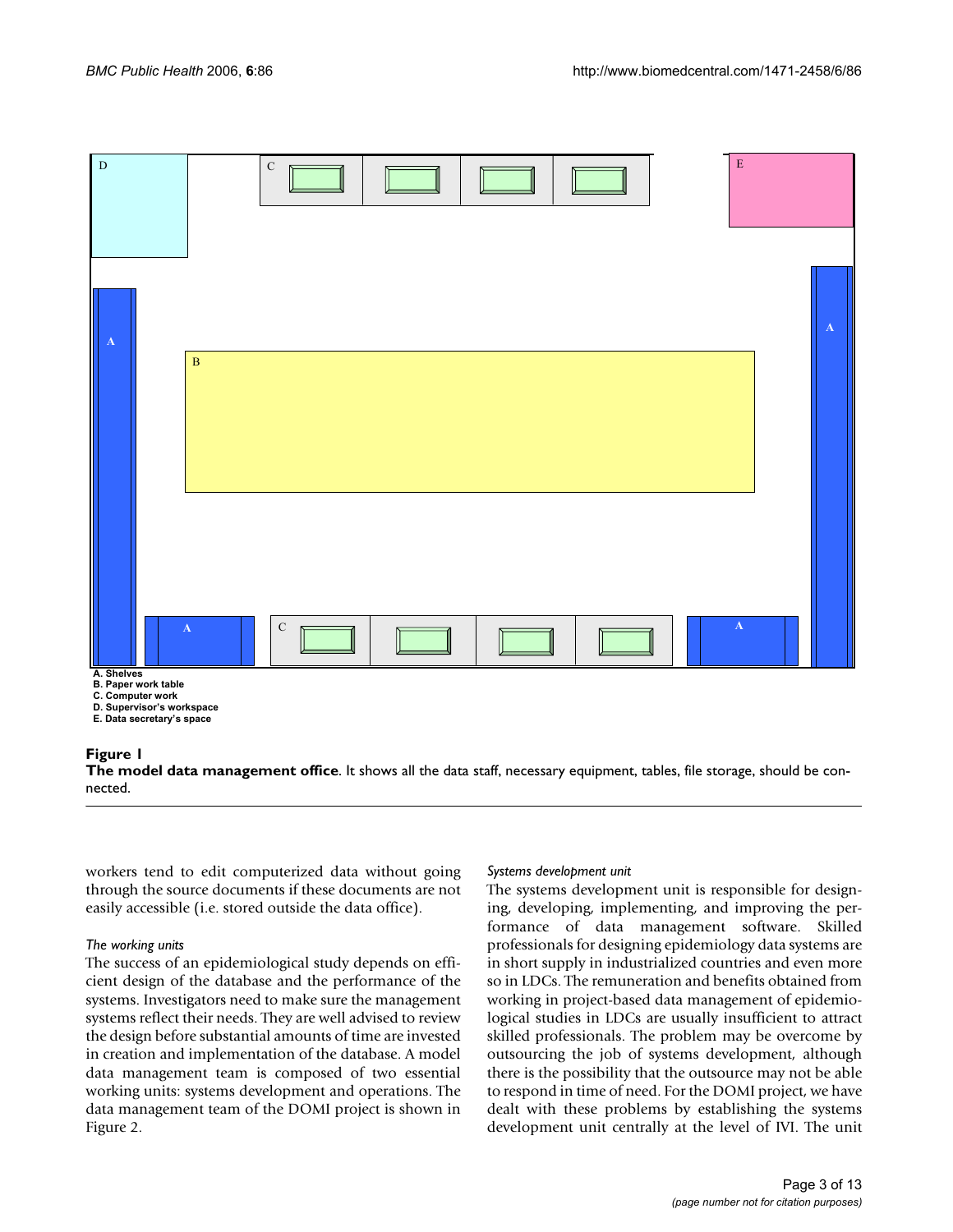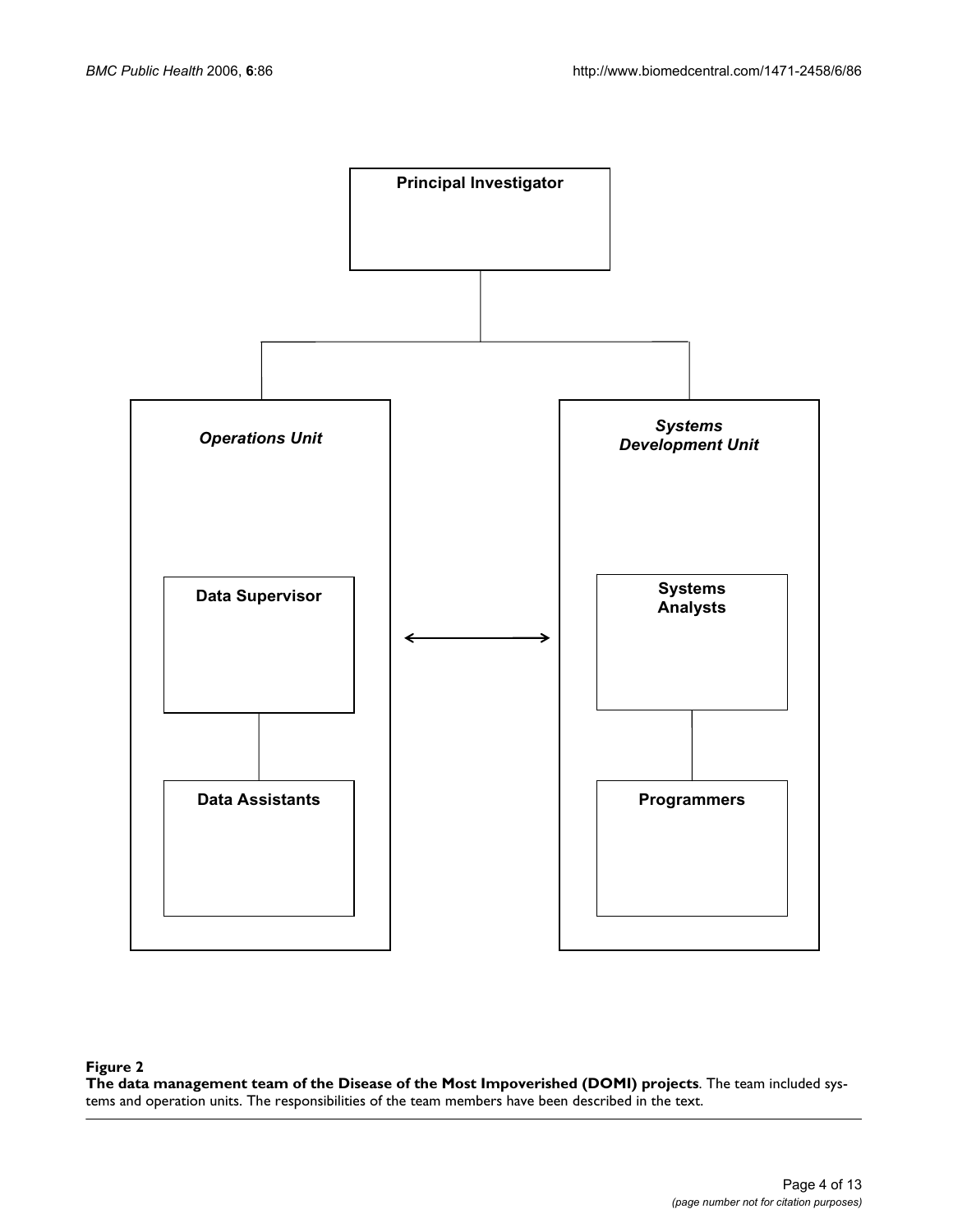

#### Figure 3

**The schema of database for the DOMI typhoid vaccine trial programs**. The data table names are shown inside brackets next to the form name. The linkage keys are shown next to the box of the data table. The logical relationships between the entities are shown in parenthesis. In a relationship (1,N), "1" indicates each entity of the table will link to at least one entity of the other table, and "N" indicates multiple entities of the table may link to at least one entity of the other table. In a relationship of  $(0,N)$ , "O" indicates not all entities of the table will link to another table. And, in a relationship of  $(1,1)$ , the later "I" indicates a single entity will link to at least one entity of the other table.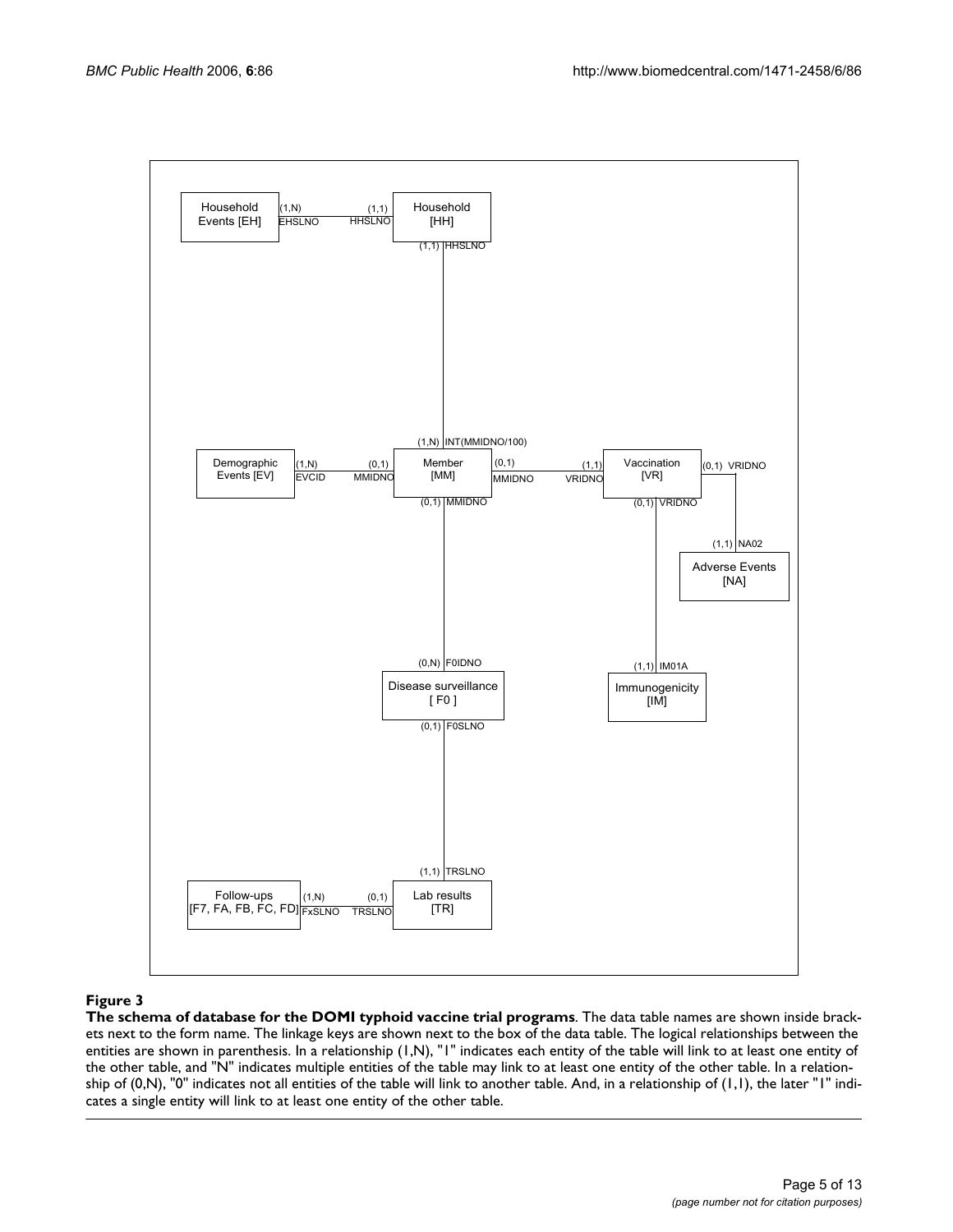consists of skilled individuals who design and develop the data systems at IVI and travel to the local sites for implementation, trouble-shooting, performance evaluation, and monitoring of the data activities.

#### *Operations unit*

The operations unit is responsible for the flow, entry, editing, compilation, reporting, analysis, archiving, safety and security of the data. The data staff members for the operation unit are usually recruited locally based on specific requirement criteria for the different positions.

The data supervisor is the key position of the operations unit. The supervisor has to be familiar with all the datarelated activities of the project, and needs to have complete understanding of the data flow. The supervisor should be capable of resolving any technical questions arising in the data office and have good communication skills. Since the supervisor's job is essential in daily data activities, a deputy is often required to act in the absence of supervisor.

A data secretary is essential in large-scale epidemiological studies. She or he should keep track of all data forms, maintain a log of data activities, and archive the data and documents. The data operators are responsible for entering data into screens, detecting errors in the data using computer programs, and updating the erroneous data through standard protocols. Since the data operator's job is repetitive and monotonous, an honest person is preferred over a highly skilled but poorly motivated individual.

# **Discussion**

#### *Design and development of a data management system*

Designing the schema of a database is an important exercise in data management. The key features of the design scheme include the number of data tables to be included in the database, normalization of the data across tables, the key fields for the data tables, and interlinking of the tables within the database. A well-designed database can reduce programming time during data analysis. In contrast, a badly designed database may delay data processing and may even make some analyses impossible.

We prefer to use a relational database model for our epidemiological studies, as it is the most popular model among currently available data base management systems [8]. A database can be understood as a collection of related files. Early models included the hierarchical model (where files are related in a parent/child manner, with each child file having at most one parent file), and the network model (where files are related as owners and members, similar to the network model except that each member file can have more than one owner). The relational database model was a significant step forward, as it allowed files to be related by means of a common field. Any two files need to have one common field, such as an identification number, which makes the model extremely flexible. The goal of relational database design is to generate a set of schemas that allow us to store information without redundancy, and to retrieve information easily (and accurately). The schema of the relational database for the DOMI typhoid vaccine study is shown in Figure 3.

The development of a data management system for a large-scale epidemiological study can be laborious, as the data structure of such studies is usually complex [9]. An epidemiological study that generates a large numbers of observations, collected over an extended period of time, from several centers increases the data processing workload and the likelihood for discrepancies between variables. Incorporating modules for addressing issues such as error identification, data correction and processing, and data linkage may require a significant amount of development time. Additionally, a substantial amount of time may be required for testing and repairing systems.

#### *Implementation of data systems and training*

We developed a generic data system for the DOMI epidemiological studies and field trials. The generic data system could not be replicated exactly in several countries because some of the data collection and management issues were site-specific. During the implementation phase, the generic data system was adapted at each site. Several system errors showed up during the implementation phase and required repair. Other errors became apparent during operation, and were repaired on site. Systems performance was continuously reviewed.

Practical training on the use of the data systems was given to the local data staff. Since unskilled staff were often recruited by the local site, the training program was conducted in phases. Communication was found to be a challenge in conducting the training, since the IVI staff often did not speak the local language. But through intensive use of translator and close observation during operation of the data systems, transfer of knowledge and skill could be assured.

#### *Hardware and software*

The increasing accessibility and sophistication of computer hardware and software facilitates the use of model data management systems for health studies in resource-poor environments [10]. Note that hardware and software requirements depend on the data management needs. For the epidemiological studies in LDCs, it is safer to be conservative and use tried and tested products, especially in situations where technical backup may not be readily available [11].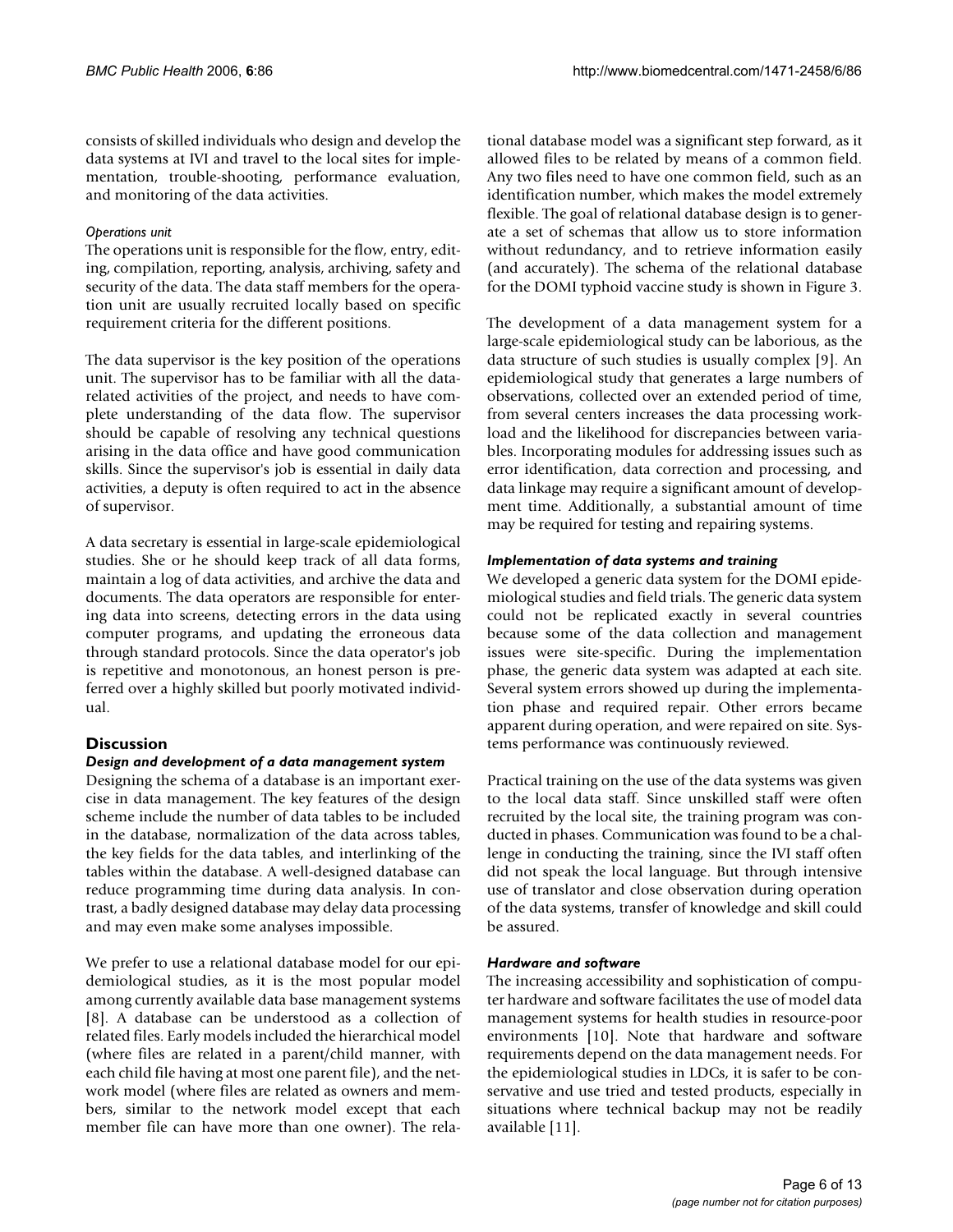

#### Figure 4

**The features of the batch processing system**. It describes operation procedures for each functional subdivision of the batch data processing system.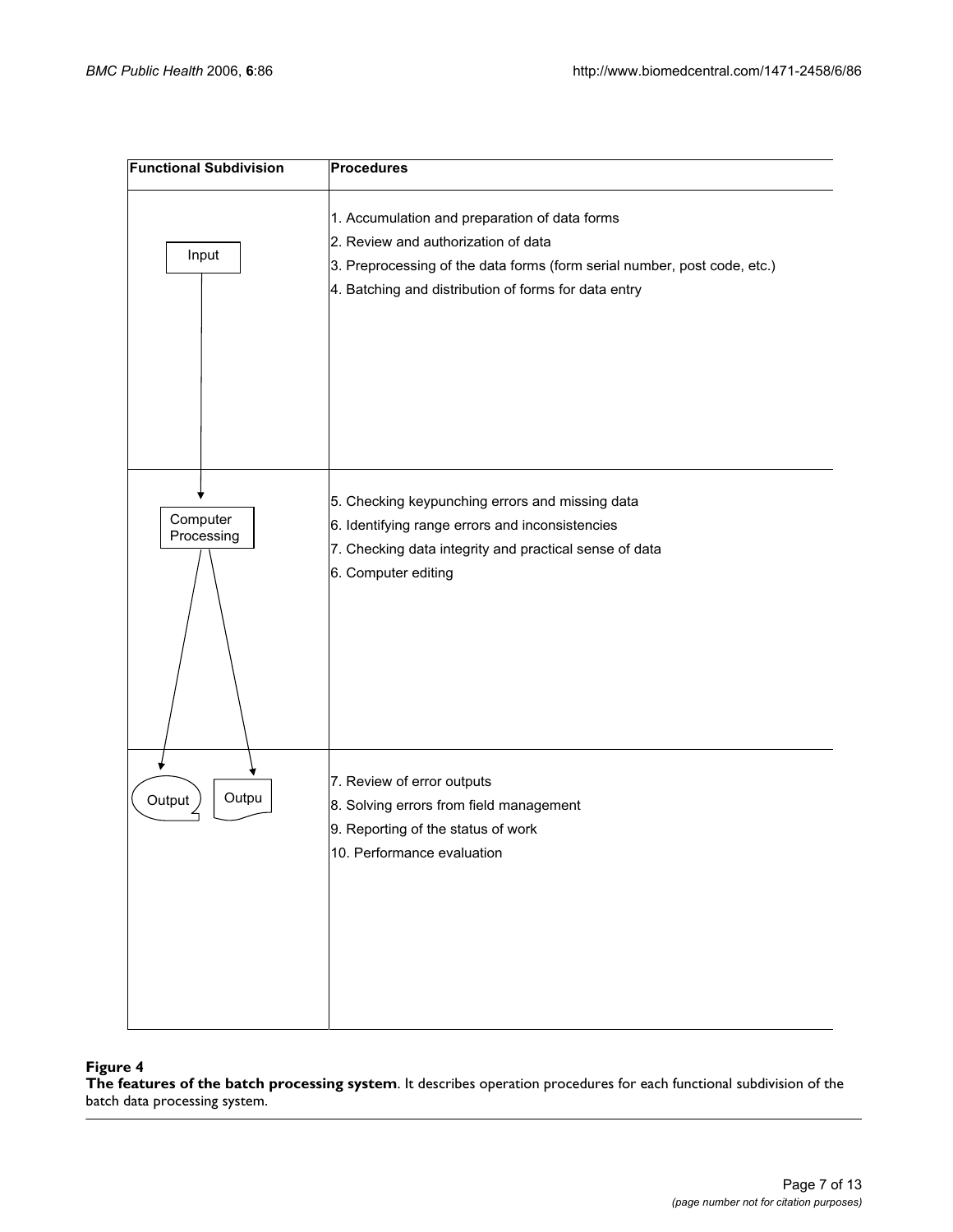Networking of computers is increasingly common and useful for optimization of organizational resources. Networking enables several machines to share the same software and printers. More than one user can simultaneously access the same database. Simultaneous use requires attention to identification of "versions". However, since our data systems allow accessing only the most recent version of the database, the operators need not require paying attention for identifying the versions while updating the database.

Our data systems are implemented in a network environment, so that multiple users can share the same database as well as other resources. A major disadvantage of networking is that if the system comes to a halt, all individuals connected may be prevented from working until the fault is repaired. This problem does not occur in a standalone system where each machine is running its own software systems and database. A stand-alone system can be used when several users require accessing the same data set at the same time [11]. For instance, during census data computerization, we employ additional manpower to complete the data entry within a stipulated time frame. To manage the situation, stand-alone systems are implemented by splitting the database and each portion is installed separately in several computers so that the data operators can work with the divided-up files.

Electric power supply in research sites in LDCs is subject to considerable voltage fluctuation and interruption. Thus, it is necessary to take adequate precaution against unreliable power supply. We, therefore, procured uninterrupted power supply (UPS) to prevent the loss of data and to protect the equipment.

#### *The management of data forms*

The data secretary maintains a log of data form delivery. The data form delivery log book contains information such as number of forms delivered, when the forms were delivered, who delivered the forms, and who received the forms. The number of forms delivered to the data management is verified with the field record. Completeness of the forms is checked before data entry. Any kind of incompleteness in the data forms is brought to the attention of the field staff. To detect missing data forms, consecutive serial numbers called "form serial numbers" are marked on the form using an automatic rubber stamp. The form serial number allows easy retrieval of the forms.

The time interval between the delivery of forms and computerization of the data is kept as short as possible for two reasons: i) to reduce the chance of the data forms being lost and ii) to quickly resolve any errors of the data in the field. If the data entry process is delayed then the data forms are manually reviewed for gross omissions and inconsistencies. It is technically possible to computerize unreviewed data but this may result in a delay in the detection of errors. Long delays lower the possibility of finding respondents in the field and obtaining correct information.

The study data forms may contain both qualitative and quantitative types of variables. For the qualitative variables, either pre-coding or post-coding scheme is chosen depending on the type of variable. The pre-coding scheme is usually chosen when all possible answers are known, such as gender, marital status, etc. If the possible answers are not known (e.g. medication) then the post-coding scheme is chosen, and accordingly the data are collected in textual format. The local data staff discusses the postcoding operation with the investigators, because some post-coding requires technical knowledge in medical sciences. We recommend that post-coding be done before data computerization. Entering textual data rarely helps analysis and wastes resources.

#### *Data entry systems*

Real-time data entry (entering the data at the time of interview in a mobile device such as a handheld computer) would be ideal. However such systems are complex to implement, and require skills beyond the current abilities of many data collectors. Furthermore direct data entry removes the source document, which is still a requirement for regulatory agencies and monitors enforcing the requirements of such agencies.

While there is great promise that such systems will facilitate data management in the future currently such an approach is experimental. Until real time data entry can be safely implemented data should be entered as soon as realistically possible to shorten the time to detection of errors and correction in the field.

An interactive data entry system that detects errors while entering the data can be used but there are limitations in this system. In our experience it has been unheard of that all data forms are accurately completed in the field even in the hands of experienced, reliable operators. Interactive checks require the data entry clerk to resolve each error at the time of data entry which can slow the productivity considerably. Therefore, we implement batch processing data entry systems in our research sites. The features of our batch processing system are given in Figure 4. A batch is defined as a collection of forms within at a particular period of time. Accumulation of several deliveries of forms is also defined as a batch when the turnout of forms is low. The batch numbers correspond to generation date of the forms.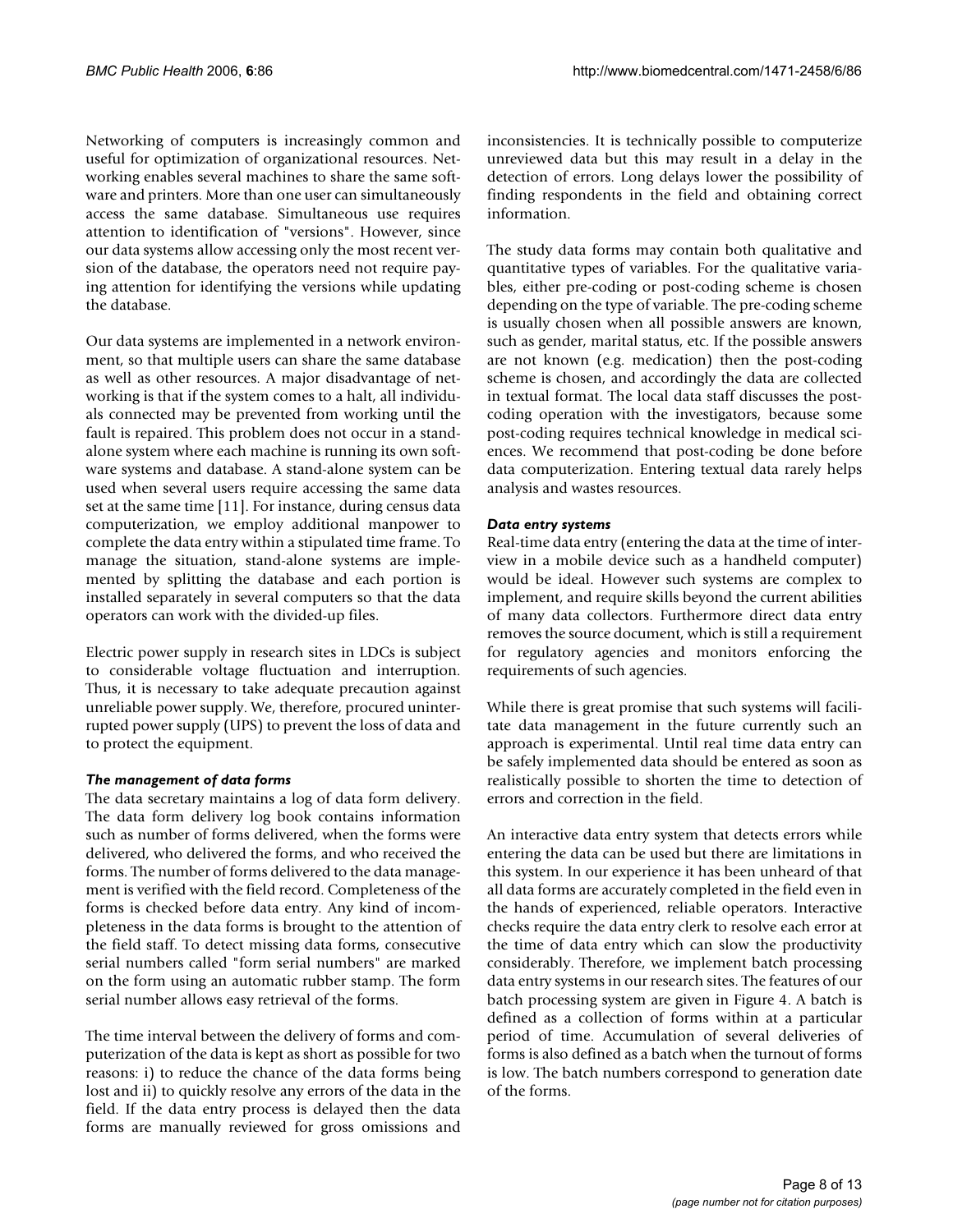

#### Figure 5

**The flow of data validation process**. The data validation process is started with dual data entry by two different persons, resolving keypunching errors, and then identifying the data errors that contain duplicate entries, outliers, inconsistencies, and data linkage problems. The data errors usually solved through field verifications unless the mistake is done at the level of data entry.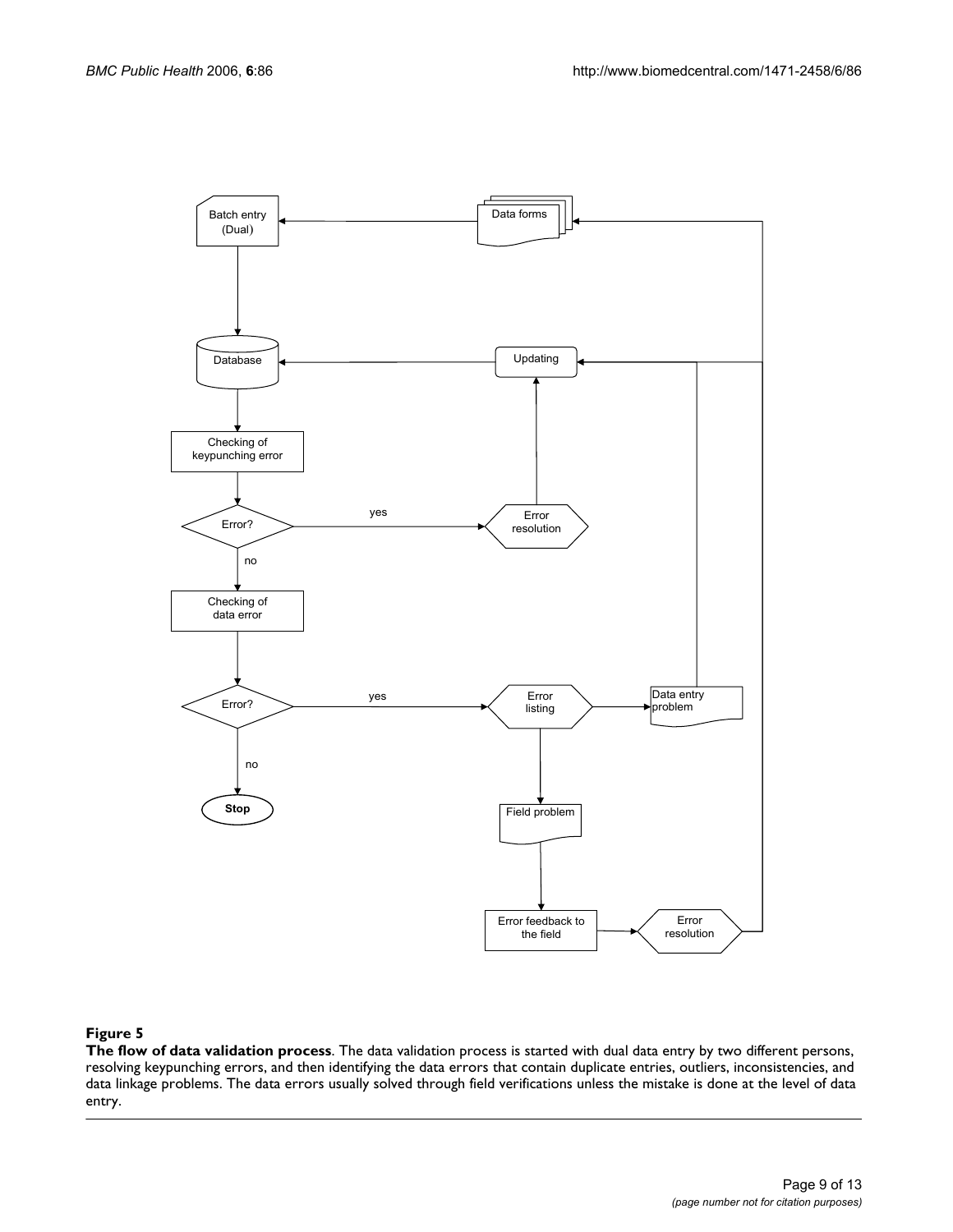To achieve efficient and rapid data entry, the data entry screen is made to resemble the form as much as possible. The design of the data forms is also made clear and simple to achieve efficient data entry [5]. Since exploratory data analysis may not identify keypunching errors, we use double data entry systems as recommended [12]. There are two ways to design the double data entry system: single file or dual file. The former uses the original data file during 2nd data entry, and identifies the error when the target entry differs from data one entered in the 1st file. In this method, the 2nd data entry operator is authorized to take decisions about correctness of the data. A careless or tired operator may be inclined to ignore discrepancies or may repeat the same mistake. Experience suggests that even the most efficient data entry operator commits mistakes.

Thus, we use second approach, in which the dual file system generates two separate files by two data entry operators. It is unlikely that two operators will commit the same mistake in the same data field. The two files entered by the two different operators are subsequently compared to detect keypunching errors in the entries between the two files. The dual file system allows evaluation of data entry performance (speed and accuracy) and encourages friendly competition among the data entry operators. One potential problem in the dual file system is that a clever operator may be tempted to cheat by copying and pasting the data from the 1st entry. The possibility of cheating in the data entry is reduced by including a "date and time" column in the database, which is automatically updated by the system after entering a record. The supervisor routinely reviews the performance of data operators.

#### *Exploratory data analysis (EDA)*

A double data entry system cannot detect data errors committed by the field staff during data collection. Exploratory data analysis (EDA) helps detect data errors [12]. In our systems, the EDA was set in the following six ways to identify errors in the database:

i) Sequence break finds interruptions in consecutive form serial numbers. A break in the sequence is treated as a missing form or record.

ii) Duplication detects more than one record with the same identification number, which should be unique to each record.

iii) Range error refers to the search of data that does not fall within the given choice or series. These errors are also referred to as outliers.

iv) Inconsistencies arise when the values of inter-related variables do not satisfy their relational condition. For instance, when a male respondent is recorded as pregnant.

Here, the record does not satisfy the relational condition between gender and pregnancy. Both intra-record and inter-record inconsistencies are explored where appropriate. For example, if two records are related as father and son, then there must be a reasonable age difference between the two individuals.

v) Data linkage refers to the problem of unlinked entries among inter-related data tables. A correct linkage is ensured by both primary and secondary key fields. For example, in our data linkage system we match person's ID as the primary key, and gender and date of birth as the secondary keys to ensure that the linkage between the interrelated tables are correct. If any one of those key fields is not matched, then the data linkage between the interrelated tables is not established.

vi) Routine reviewing of Summary outputs (descriptive statistics of the critical variables) gives an understanding about the validity of data. The review of summary outputs may help investigators avoid gross mistakes or omissions in the data. For instance, the summary outputs of monthly patient registration by healthcare, further broken-down by age-group and gender, provides us with a useful overview of data collection.

We implement comprehensive checks in our systems for the data validation. The data check plans are reviewed by the investigators. A senior data manager runs these checks. Since the output of the checks tends to be rather extensive all data entry staff is frequently required resolving all queries in the shortest possible time.

Figure 5 shows the flow of our data validation process. Since the comprehensive checks detect all kinds of errors, they create a large workload during the data validation process. However, the comprehensive checks help us to create a reliable database for our scientific research purposes.

# *Resolutions of errors in the data*

We classify errors into two types: data and keypunching errors. Data errors are due to incorrect data collected in the field [12,13]. Keypunching errors, which may occur during data entry, should be resolved before checking data errors. Data errors may occur in a variety of ways. In a LDC where illiteracy rate is high, subjects may not know their exact age or date of birth or even their exact name as they may be known by several names or informal nicknames [5]. Verifying a person's identification and linking his/her subsequent information to the database may therefore be challenging. In the DOMI studies, we enumerated the study population at baseline, and introduced a unique identification called census ID for our study population. A computer-based ID searching system was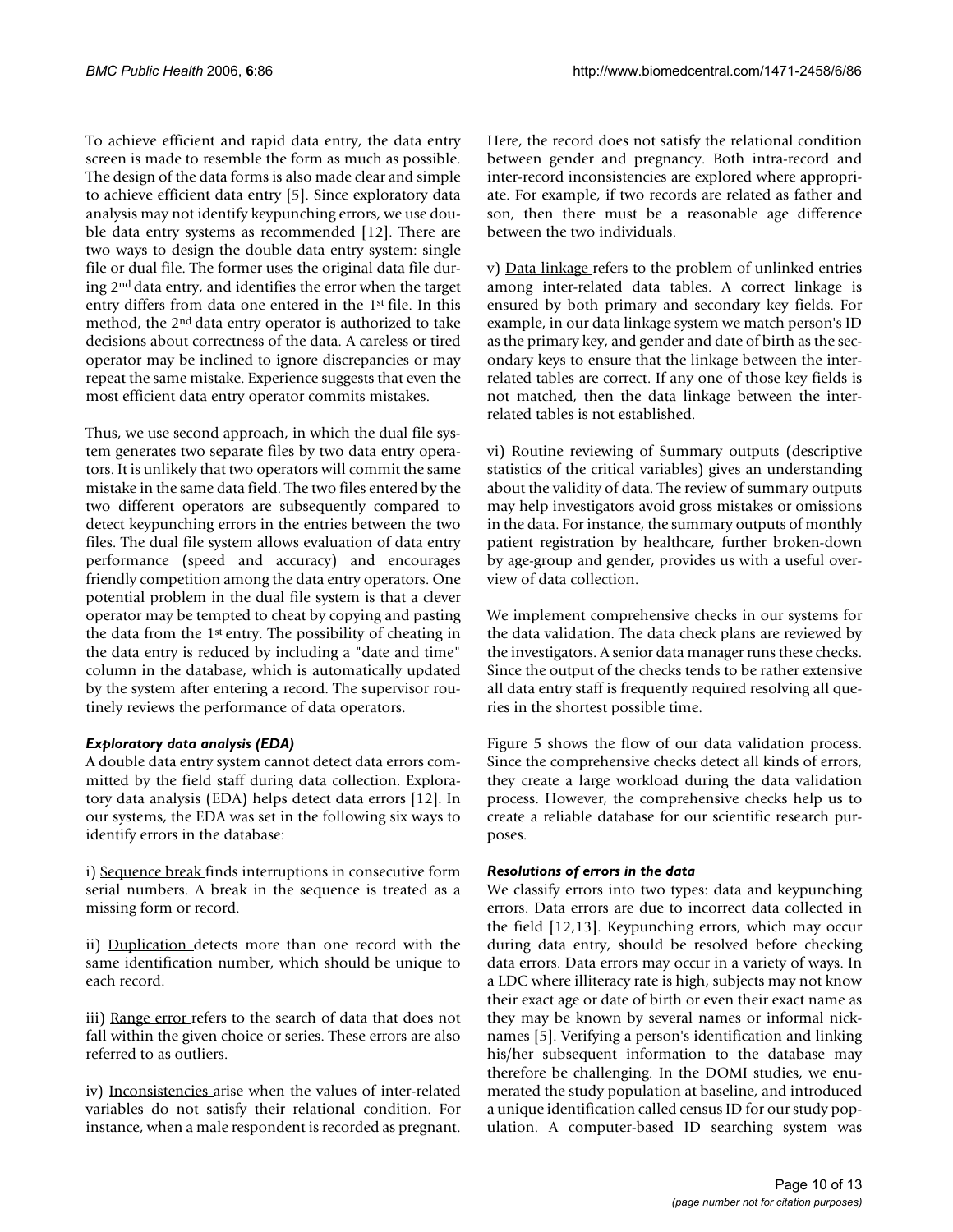implemented in the clinics/hospital to locate the census ID, and to verify age and gender of the patients who presented in our target hospitals/clinics.

For all data errors, the data entry operators should not make unilateral decisions on correcting the errors. We established a standard operating procedure (protocol) for the management of data errors. According to the protocol, the data operators print the list of errors, and then check the form for possible resolution. They are allowed to correct the errors if it was a keypunching error. However, if it was not a keypunching error (i.e. the computerized data was the same as in the data form), then they report the problem to the field management for resolutions. When the corrected data are received, then the error in the database is rectified. If the correct data are not received within a scheduled time, then the field management needs to be reminded to provide immediate resolution of the problems. And, if the corrections could not be done by the field management then the error descriptions should to be documented corresponding to the data and keep them for future references.

All kinds of corrections may be reflected in the error list, data forms, and in the data files. We correct the data in both files generated by double entry, because our experiences suggest that one may introduce a new error while updating the data. Also, there is the possibility of updating the data in the wrong field. It is therefore essential to maintain an error logbook.

In paper records, applying corrector fluid over the old erroneous data is strictly forbidden. The old data are simply crossed off with a single line, and the new data recorded next to it. Against intuition, a "dirty" form is more likely to be accepted than a "clean" form. All error lists and updated documentation are kept securely for future references.

A good relationship between the data and field staff is absolutely essential. The field management should be made aware of how poor data collection can create a burden of work for the data management team. Then in turn, data management team needs to appreciate the obstacles to high-quality data collection in the field [11]. The two working groups should work in a close collaboration. Accordingly, the data management team should visit the field site to get an understanding about the problems in collecting the data and the sources of errors, and the field staff should spend some time in the data management office to participate in resolving data problems.

#### *Data dictionary*

The data dictionary contains descriptions of data and the data fields and is one of the most essential elements of a database. Without the data dictionary, the database becomes simply a repository of meaningless numbers and characters. Our data dictionary contains the following items:

- column (variable) ID
- column description
- column type
- column length
- column length for decimal places
- minimum value of the variable
- maximum value of the variable

- other values of the variable (such as unknown, missing, etc.)

- data dictionary updated by
- date of data dictionary update

The data dictionary not only provides us a description of the data, but also facilitates us the use of generic programs to detect keypunching and data errors. The dictionary also helps us to detect any structural change in the database by the unauthorized person(s).

#### *Data Freezing (Locking)*

Data freezing (locking) is necessary to ensure that the analysis is done based on a final version of the database. Data analysis should use exclusively the agreed upon, frozen dataset. Analysis based of earlier datasets should not be considered acceptable.

The timing of data freezing depends on the status of data set as well as field methodologies. For example, after completing the field work and cleaning the data according to the standard operating procedures, several errors may show up during the analytical stage. Some variables may be critical, and any error in those variables may change the result of analysis. Therefore, we lock a data set after careful reviewing of the critical variables. The following items are stored in a separate table in connection to the data freezing

- Database name
- Data table name
- Date of frozen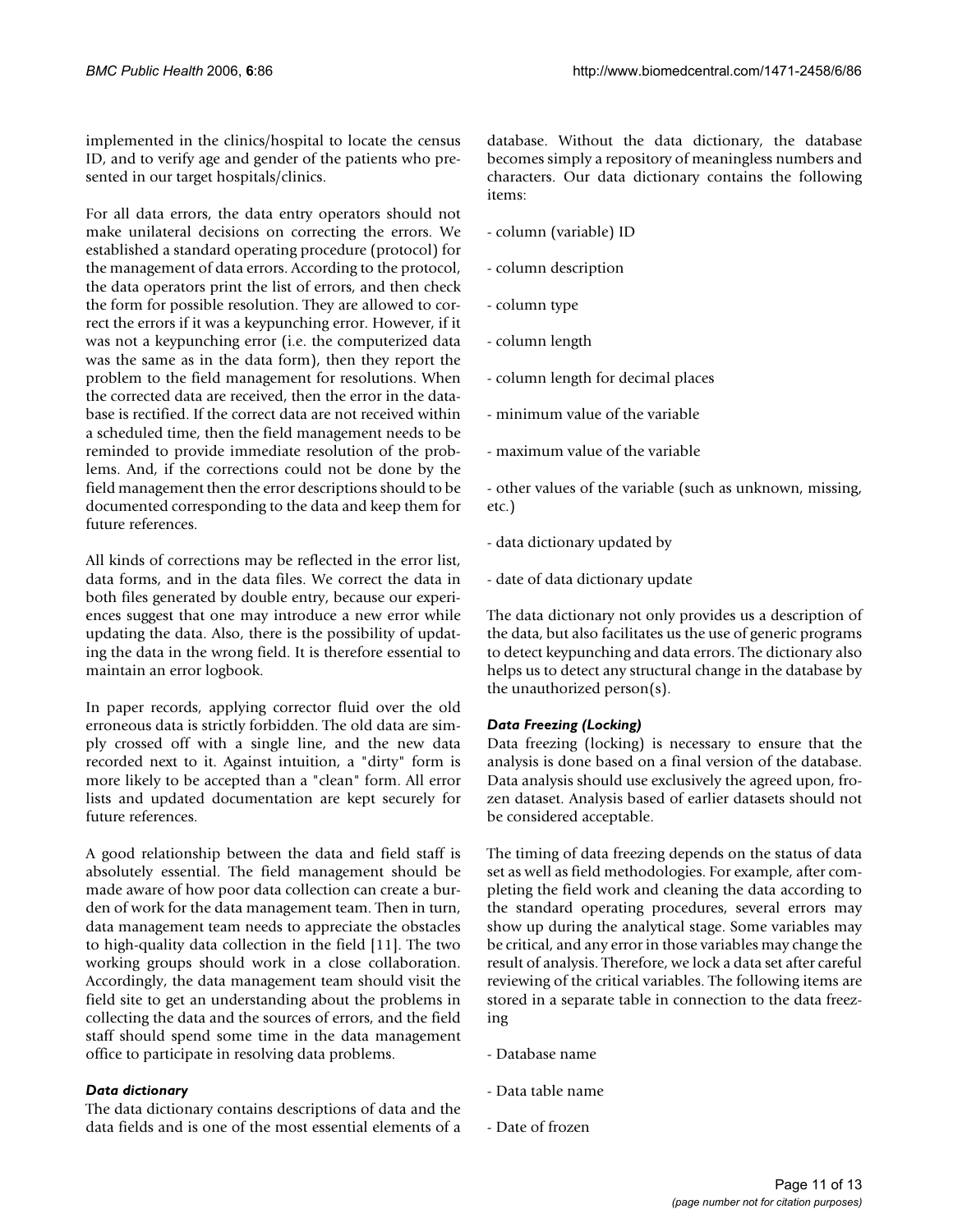- Requested by
- Generation date of the data set
- Number of rows (records)
- Number of columns (variables)
- Size of the data set
- Frozen by

- Remarks (write the name of the link file containing unresolved problems in the data set)

### *Data safety and security*

Only authorized users have access to our data management systems. The data entry and editing systems store user IDs corresponding to the record entered or edited. We strongly discourage the use of common log-in information by the team members. An audit trail is implemented in the systems to keep records of the history of updates in the database. The audit trail includes data table name, identification of the record modified, column name of the table, old data, user ID, and update date.

The operations unit maintains logs of all data activities [14]. The logs of data activities are recorded in a logbook or in an electronic file. We encourage use of the electronic file, so that the status reports can be quickly produced and distributed. All kinds of data documents that include systems documents, data forms, logs of data flow, error outputs, error resolutions and the process of data cleaning are kept in a safe place for future reference. It is useful to reassure the data team that revealing many problems in the logs are not to be considered as shortcomings, but rather as an indicator of sincere work. In contrast, few or no mistakes would be suspicious.

The data forms are kept in order of form serial number, so that the retrieval of the forms is easy. Necessary measures are taken so that forms are protected from hazards such as rot, insects, and theft. All kinds of data documents are planned to be stored for at least 5 years after the project is completely over.

Anti-virus software is installed in every computer to protect the data and software against viruses. Since a database could be damaged or lost in many ways, we keep backup files, and the backups are made regularly on external storage devices. Multiple backups with at least last three generations (an update in the database creates a new generation of database) of the database are kept since errors found in a recent data set might require reviewing the previous copy of it. One backup copy is kept at the IVI, which is geographically separated location from the field sites. The logs of every backup are maintained in a logbook that contains name of the database, person backedup, backup date, media name, and the location of the media.

Our data management systems comply with the principles that govern biomedical research involving human subjects, the Declaration of Helsinki and the Good Clinical Practice. The data management systems ensure participants' confidentiality by not allowing users to link names with the history of medical events of the study participants. Access to electronic database and hard copy data are restricted to authorized senior study personnel only.

# **Conclusion**

Analyses of the epidemiological studies can be flawed not only by problems in data acquisition and field methodology, but also by errors in the construction of databases. Constructing reliable databases depends on a variety of factors, not least study personnel and equipment [15,16], and practicing good data management is important. Data management in epidemiological studies should receive high priority.

We noticed a serious knowledge gap in understanding principles and practices of data management in most of our research sites in LDCs, which can be overcome by implementing the model data management system. We hope that the experience we have gathered over the years working in different LDCs has helped us to improve data management practices and may help others.

# **Authors' contributions**

MA suggested to summarize the experiences of the team and wrote the first draft of this paper. JKP, LVS, CJA, JLD, and JDC contributed ideas and revised sections of the paper.

#### **Acknowledgements**

This work was supported by the Diseases of the Most Impoverished Program, funded by the Bill and Melinda Gates Foundation and coordinated by the International Vaccine Institute.

#### **References**

- 1. Goodger WJ, Bennett T, Garcia M, Clayton M, Pelletier J, Eisele C, Thomas C: **[Development of a database management/analysis](http://www.ncbi.nlm.nih.gov/entrez/query.fcgi?cmd=Retrieve&db=PubMed&dopt=Abstract&list_uids=10081790) [system for field research activities within a coordinated](http://www.ncbi.nlm.nih.gov/entrez/query.fcgi?cmd=Retrieve&db=PubMed&dopt=Abstract&list_uids=10081790) [research project.](http://www.ncbi.nlm.nih.gov/entrez/query.fcgi?cmd=Retrieve&db=PubMed&dopt=Abstract&list_uids=10081790)** *Prev Vet Med* 1999, **38(2–3):**85-100.
- 2. Youngblut JM, Loveland-Cherry CJ, Horan M: **[: Data management](http://www.ncbi.nlm.nih.gov/entrez/query.fcgi?cmd=Retrieve&db=PubMed&dopt=Abstract&list_uids=2342909) [issues in longitudinal research.](http://www.ncbi.nlm.nih.gov/entrez/query.fcgi?cmd=Retrieve&db=PubMed&dopt=Abstract&list_uids=2342909)** *Nurs Res* 1990, **39(3):**188-189.
- 3. Pradhan EK, Katz J, LeClerq SC, West KP Jr: **[Data management](http://www.ncbi.nlm.nih.gov/entrez/query.fcgi?cmd=Retrieve&db=PubMed&dopt=Abstract&list_uids=8039407) [for large community trials in Nepal.](http://www.ncbi.nlm.nih.gov/entrez/query.fcgi?cmd=Retrieve&db=PubMed&dopt=Abstract&list_uids=8039407)** *Control Clin Trials* 1994, **15(3):**220-234.
- 4. Reitmaier P, Dupret A, Cutting WA: **[Better health data with a](http://www.ncbi.nlm.nih.gov/entrez/query.fcgi?cmd=Retrieve&db=PubMed&dopt=Abstract&list_uids=3322601) [portable microcomputer at the periphery: an anthropome](http://www.ncbi.nlm.nih.gov/entrez/query.fcgi?cmd=Retrieve&db=PubMed&dopt=Abstract&list_uids=3322601)[try survey in Cape Verde.](http://www.ncbi.nlm.nih.gov/entrez/query.fcgi?cmd=Retrieve&db=PubMed&dopt=Abstract&list_uids=3322601)** *Bull World Health Organ* 1987, **65:**651-657.